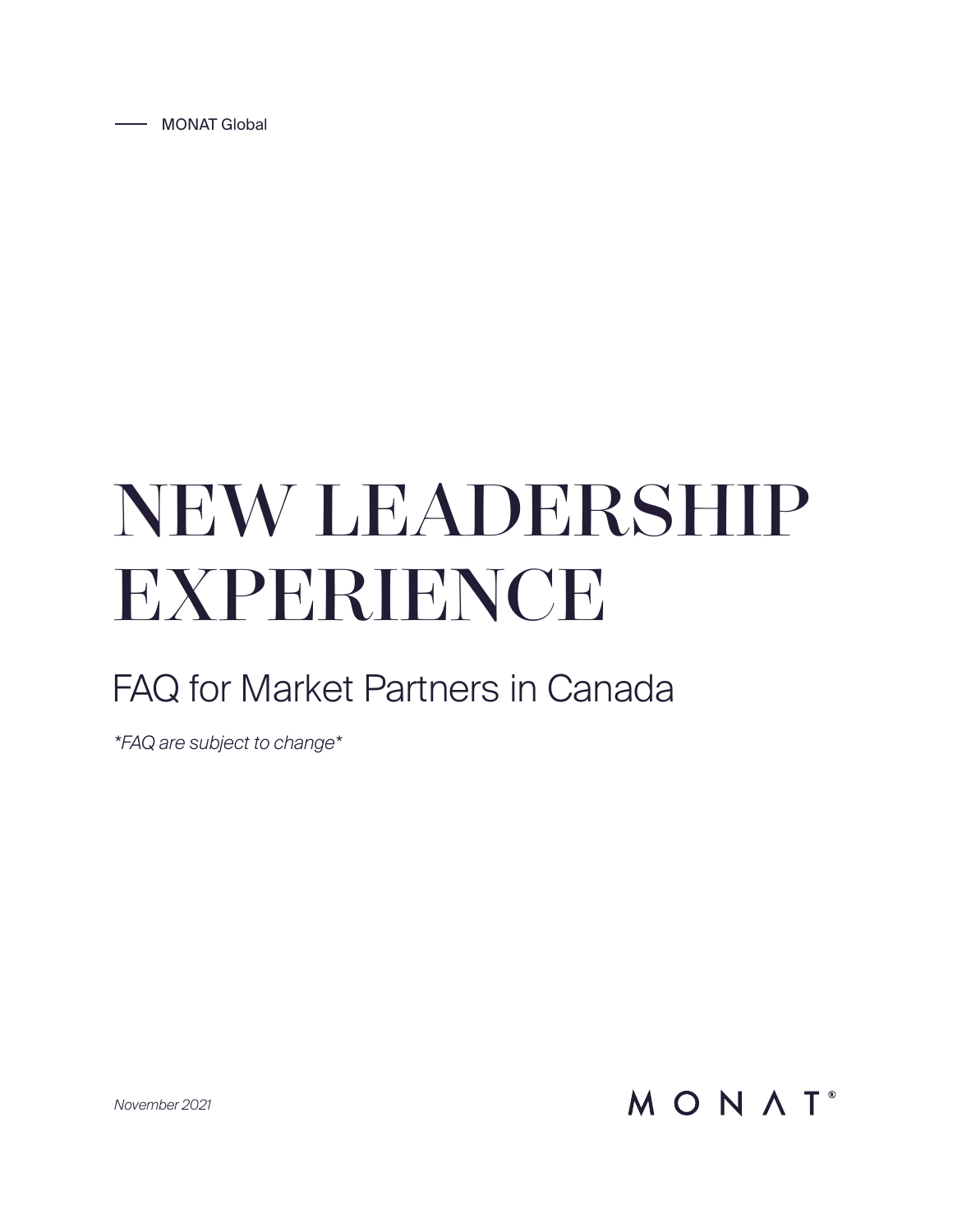# Q: WHO IS ELIGIBLE FOR THE NEW LEADERSHIP EXPERIENCE?

A: All US, Canadian, and European Market Partners who rank advance to Associate Executive Director for the first time between September 1–December 31, 2021 and complete the New Director Orientation module in Market Partner Academy (MPA) are qualified for the New Leadership Experience. European Directors will have their own trip in Europe.

# Q: WHEN AND WHERE WILL THE NEW LEADERSHIP EXPERIENCE TAKE PLACE?

A: The trip to Miami, Florida will take place February 24-27, 2022.

### Q: HOW LONG WILL THE NEW LEADERSHIP EXPERIENCE BE AND WHAT CAN WE EXPECT?

A: The trip will take place over two days and three nights. Directors can expect a welcome reception, a half-day of training with leading expert on Trust and Sales Todd Duncan, a tour of our Distribution Centre, and some surprise visitors.

#### Q: MAY I BRING MY PARTNER OR SPOUSE?

A: Yes! Qualified new Directors may bring a partner or spouse at no extra cost if they are also attending all scheduled activities. Guests that are not working the business with the qualified new Director are not permitted to attend. Your guest cannot be another Market Partner.

#### Q: WHAT IS INCLUDED IN THE NEW LEADERSHIP EXPERIENCE?

A: The experience includes a round-trip flight to Miami for the new Director and partner or spouse from their home airport, meals, and three-night hotel accommodations.

# Q: IF I DOUBLE OR TRIPLE RANK ADVANCE IN THE SAME QUARTER TO EXECUTIVE DIRECTOR OR SENIOR EXECUTIVE DIRECTOR, DO I STILL GET TO ATTEND?

A: Absolutely! You will still be eligible to attend should you rank advance past AED for the first time within the qualification period.

# Q: HOW WILL I BE INVITED TO ATTEND?

A: If you are in good standing (in compliance) with the company, you will receive an email invitation to attend the New Leadership Experience. Your message will include instructions on how to book your flight, as well as any other relevant details. You must complete your New Director Orientation module in MPA before booking your flight.

# Q: IF I DO NOT WANT TO ATTEND, MAY I HAVE A CASH OPTION?

A: No. There will not be a cash option available for those who choose not to attend.

# Q: WILL THERE BE AN INTERPRETER ON-SITE FOR SPANISH, FRENCH, POLISH, AND LITHUANIAN SPEAKERS?

A: Yes. Spanish, French, Polish and Lithuanian interpretation will be available on site.

#### Q: WHAT IF I AM A NEW DIRECTOR AND HAVE NOT RECEIVED MY INVITATION EMAIL?

A: If you qualify for the trip and have not received your invitation email, please get in touch with the Global Field Development Team at gfd@monatglobal.com.

# BUT WAIT! THERE'S MORE...

**MONATIONS 2021 UPDATE:** We're so committed to the Leadership 500 mission that we're going to give it a KICKSTART! At MONAT, Leadership really begins with Managing Market Builders, so for our very first experience we're extending the opportunity to Managing Market Builders, Associate Market Mentors, and Market Mentors!

This special leadership opportunity is available to:

1. Current Market Partners with Career Ranks of MMB, AMM, or MM

2. New and current Market Partners who rank advance to MMB or higher in September or October 2021 Here's how to qualify: